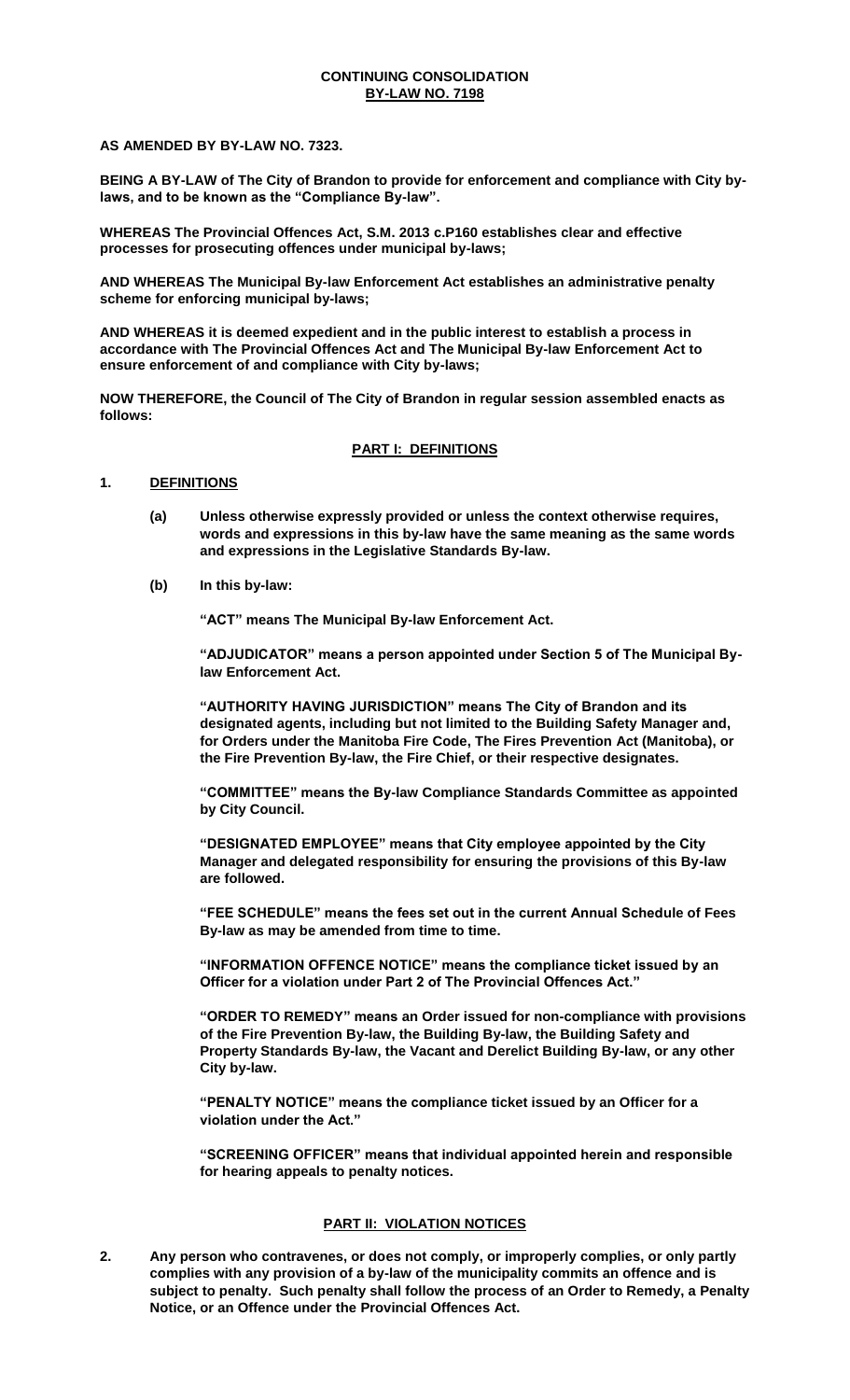#### **DIVISION I: ORDER TO REMEDY**

- **3. The Authority having Jurisdiction may elect to issue an Order to Remedy for violations involving multiple areas of concerns, and particularly for life safety or health related concerns.**
- **4. Any person receiving an Order to Remedy may appeal same to the By-law Compliance Standards Committee in accordance with PART IV herein.**
- **5. Failure to comply with an Order to Remedy within the established timeline is deemed an offence as set out in Division II of Schedule "B" and is subject to preset fines set out in Division II of "Schedule C", as well as related Court Costs and Surcharges.**

#### **DIVISION II: PENALTY NOTICE**

- **6. Without restricting the generality of the foregoing, Schedule "A" and Division I of Schedule "B" contain a listing of offences which qualify as By-law Compliance violations and are subject to a Penalty Notice.**
- **7. For the purposes of this Division, violations that fall into the "Other" category as listed on Schedule "A" include those offences as set out in Division I of Schedule "B".**
- **8. Any person who commits an offence under Section 2 is guilty of a summary offence and liable to a preset fine as set out in Division I of Schedule "C".**
- **9. The following procedure shall apply for offences set out in Schedule "A" and Division I of Schedule "B":** 
	- **(a) An Officer may issue to any person committing an offence under Section 2, a Penalty Notice of by-law violation levying the applicable preset-fine as set out in Division I of Schedule "C".**
	- **(b) A Penalty Notice must contain the information required by section 6 of the Act.**
	- **(c) A Penalty Notice may be in any form permitted by the Act and approved by the Designated Employee. The Designated Employee is authorized to approve more than one form of a Penalty Notice.**
	- **(d) A Penalty Notice may not be issued if more than the period of time set out in section 8 of the Act has elapsed after the designated by-law contravention for which it is issued is alleged to have occurred.**
	- **(e) A Penalty Notice must be delivered as permitted by section 9 of the Act or by regulations made pursuant to that Act.**
	- **(f) The person to whom a Penalty Notice is delivered may, within 30 days after the date of service of the Penalty Notice, either** 
		- **(1) Pay the administrative penalty; or**
		- **(2) Request a review by a Screening Officer.**
	- **(g) The discounted amount as shown on the Penalty Notice for the contravention to which it relates may be paid as an administrative penalty if payment is made within 15 days of service of the penalty notice as provided for in clause 3(3)(a) of the Act.**
	- **(h) The Designated Employee must ensure that a final notice as required by section 22 of the Act is delivered to a person who fails to respond to a penalty notice in compliance with section 9.**
- **10. An Officer may issue a By-law Violation Notice outlining the compliance requirements or a warning ticket on the Penalty Notice for which no prosecution will be carried out and no fine shall be levied, if the person has not recently been charged with an offence for the same by-law violation.**

#### **DIVISION III: PROVINCIAL OFFENCE VIOLATIONS**

**11. Without restricting the generality of Section 2, Division II of Schedule "B" contains a listing of offences which are deemed to be life safety or health related concerns and are established as Provincial Offence violations.**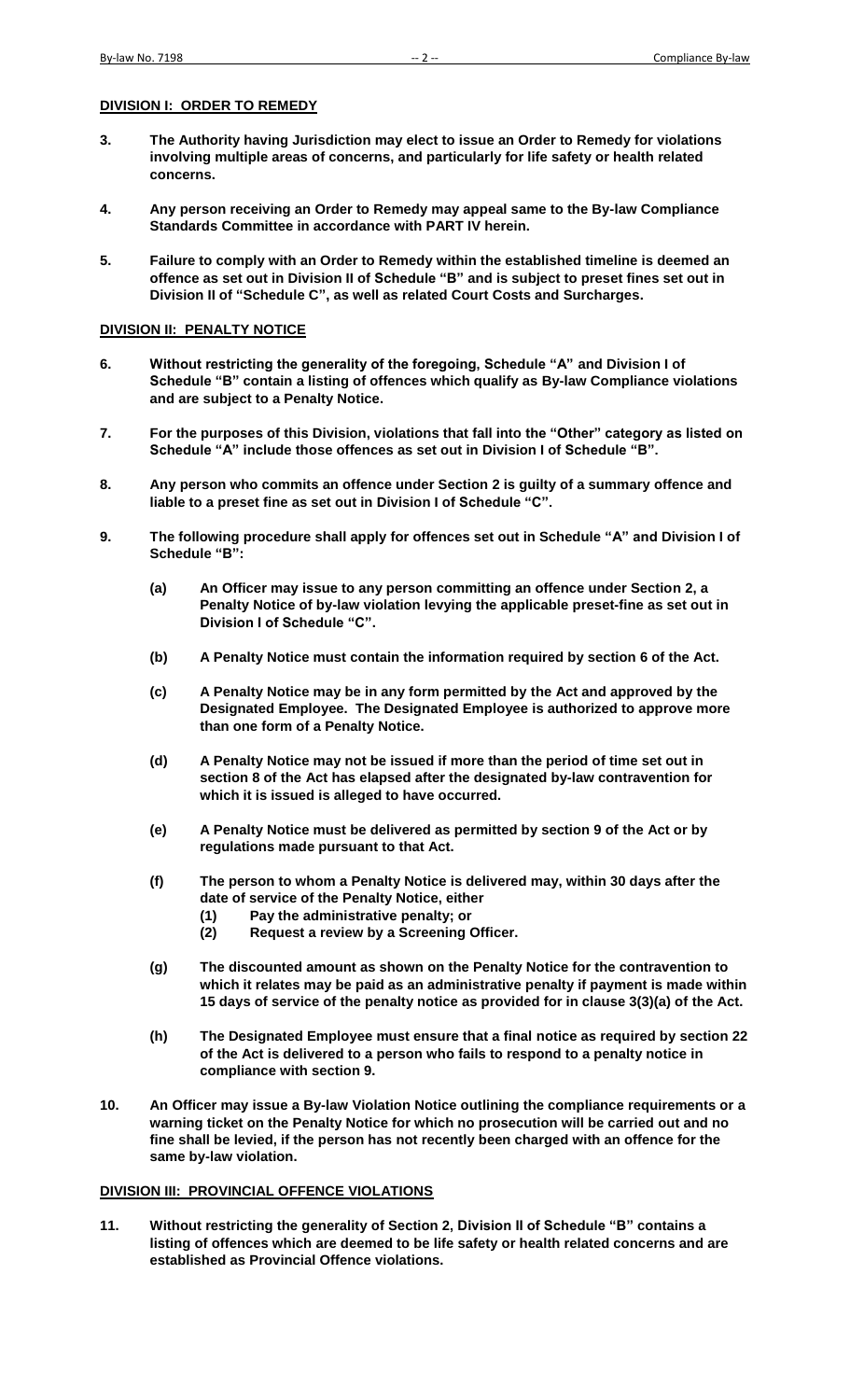- **12. For the purposes of this Division, violations that fall into the "Other" category as listed on Schedule "A" include those offences as set out in Division II of Schedule "B".**
- **13. Any person who commits an offence as set out in Division II or Schedule "B" is guilty of a summary offence and liable to a fine as set out in Division II of Schedule "C".**
- **14. The following procedure shall apply for offences set out in Division II of Schedule "B":** 
	- **(a) An Officer may issue to any person committing an offence under Section 2, an Information Offence Notice of by-law violation levying the applicable preset-fine as set out in Division II of Schedule "C", plus the required court costs of 45% of the preset fine amount and a justice services surcharge fee of \$50.**
	- **(b) If payment of the fine, together with the required court costs and justice services surcharge fee, is made as provided in this section, the person shall not be liable for prosecution for that offence.**
	- **(c) The person to whom an Information Offence Notice has been issued may appeal the offence charge in accordance with section 36.**

#### **PART III: APPEAL PROCESSES**

#### **DIVISION I: APPEALS TO SCREENING OFFICER**

- **15. The City Manager may appoint Screening Officers as required to meet the administrative needs of this by-law.**
- **16. A Screening Officer may take one of the following actions with respect to a penalty notice:** 
	- **(a) Uphold the full amount of the administrative penalty;**
	- **(b) If authorized under section 17, reduce the amount of the administrative penalty to as little as \$1.00, or issue a warning without imposing any penalty;**
	- **(c) If deemed appropriate, enter into a compliance agreement with the person in accordance with provisions set out in the Act; or**
	- **(d) Cancel the penalty notice where:** 
		- **(1) The contravention did not occur as alleged;**
		- **(2) The penalty notice does not comply with subsection 6(2) of the Act;**
		- **(3) The contravention was necessary in order to address immediate health and safety concerns.**
- **17. The Screening Officer may reduce the amount of the administrative penalty where the circumstances surrounding the contravention are such that a reduction of the amount of the administrative penalty would be in the public interest.**
- **18. When conducting a review of a penalty notice, a Screening Officer must consider the full amount of the administrative penalty for the contravention and not the discounted amount, whether or not the person appears within 15 days of the penalty notice being issued.**
- **19. Where a Screening Officer makes a decision to uphold the full amount of the administrative penalty or reduce the amount of the administrative penalty, a written copy of the reasons for the decision must be given to the person who requested the review, in accordance with section 35 or 36.**
- **20. Unless the Screening Officer has decided to cancel the penalty notice, the written reasons given by a Screening Officer must be accompanied by a notice to the person that they must, within 7 days after the person has received or is deemed to have received the written reasons, either:** 
	- **(a) Pay the administrative penalty, or pay the reduced amount if the Screening Officer has reduced it; or**
	- **(b) Request an Adjudicator, in accordance with the provisions set out herein, to review the Screening Officer's decision.**
- **21. The Screening Officer has the authority to grant, for good and sufficient reason and with written agreement, additional time for the person to pay the administrative penalty.**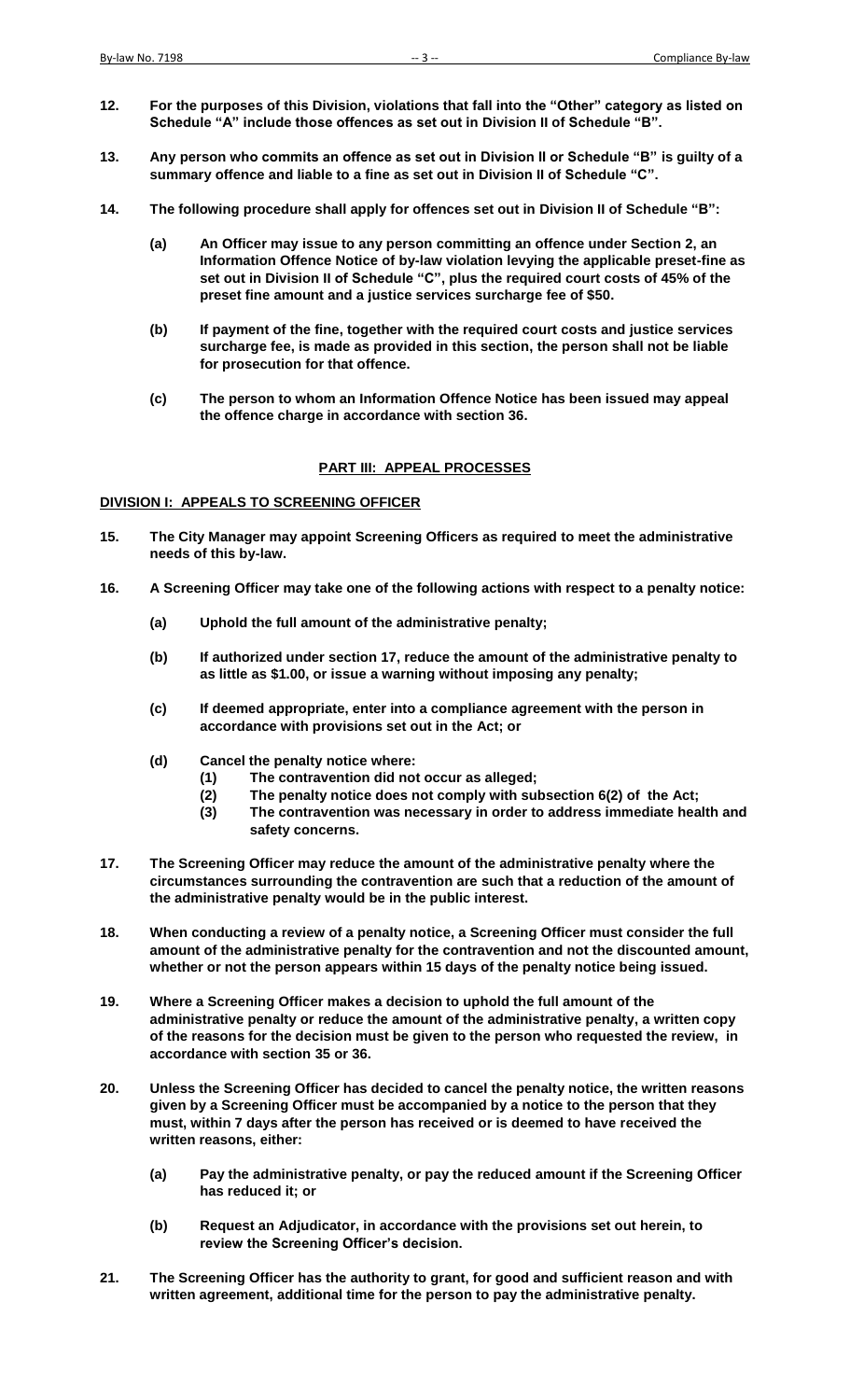- **22. An adjudication scheme as described in sections 14 to 20 of the Act is hereby established to allow a person to whom a penalty notice has been issued to:** 
	- **(a) Request a review of a Screening Officer's decision to confirm or reduce the administrative penalty set out in the penalty notice; or**
	- **(b) Request a determination of a dispute as to whether the terms of a compliance agreement were complied with.**
- **23. A fee as set out in the Fee Schedule is imposed for a request for an adjudication.**
- **24. When the place, date and time for an adjudication has been determined, a Designated Employee must give notice of the date, time and place to the person requesting the adjudication.**
- **25. If the person is unable to attend the scheduled adjudication, he or she may request that it be rescheduled. Such a request must be submitted in writing or through electronic means to the mailing or electronic address provided by the City, a minimum of 48 hours in advance, and must include either:** 
	- **(a) At least 3 dates on weekdays on which the person will be available either in the morning or the afternoon to attend a rescheduled adjudication; or**
	- **(b) Contact information, such as a mailing address, telephone number, or email address, that will allow a Designated Employee to arrange with the person a date for a rescheduled adjudication.**

**If the request for reschedule was not received a minimum of 48 hours in advance, the adjudication must proceed as originally scheduled.** 

- **26. A person may only request that an adjudication be rescheduled one time for the same penalty notice.**
- **27. When a request for a rescheduled adjudication has been received by the City, the Designated Employee must reschedule the adjudication** 
	- **(a) To a date provided by the person under clause 25.(a); or**
	- **(b) If the person has provided contact information under clause 25.(b) herein, to a date arranged with the person after the Designated Employee has contacted the person.**

**If a Designated Employee has made unsuccessful but reasonable efforts to contact the person at the contact information provided under clause 25.(b), the Designated Employee may reschedule the adjudication on any suitable date.** 

- **28. A Designated Employee must give notice of the date, time and place of a rescheduled adjudication to the person requesting the rescheduled adjudication.**
- **29. Adjudications must be held in accordance with, and the Adjudicator must follow, the rules set out in sections 16 to 20 of the Act.**
- **30. An Adjudicator has the powers granted in sections 19, 20, 21, and 25 of the Act.**
- **31. If the Adjudicator upholds the full amount of the administrative penalty or reduces the amount of the penalty, the amount of the administrative penalty, as determined by the Adjudicator, is immediately due and payable**
- **32. The Designated Employee is empowered to administer and enforce this By-law and to take any actions reasonably required to do so. Without limiting the general nature of this authority, the Designated Employee is specifically authorized to:** 
	- **(a) Approve the form or forms of documents required by the MBE Act or this by-law, including penalty notices and final notices;**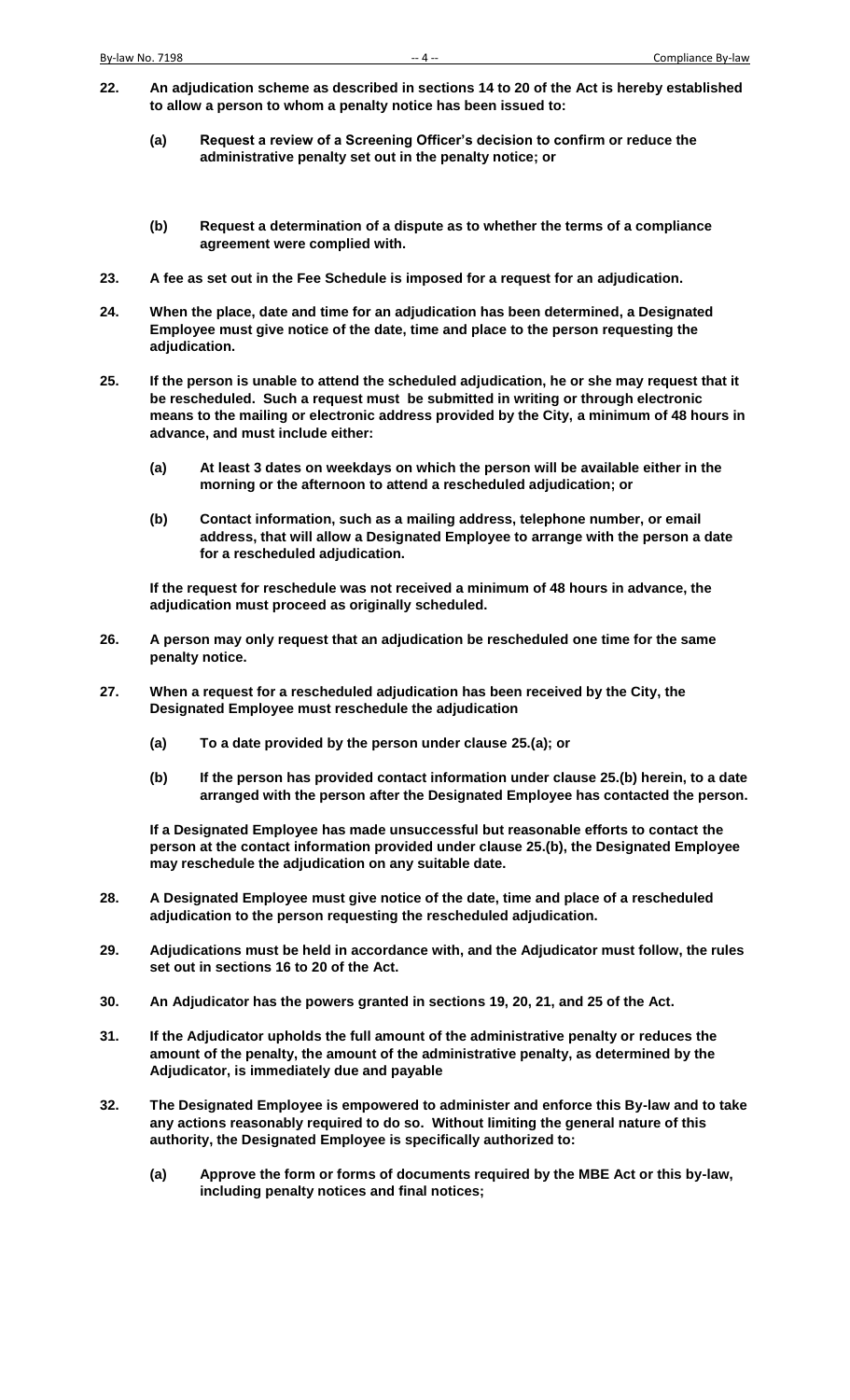- **(b) Establish administrative procedures for:** 
	- **(1) Accepting payments of administrative penalties;**
	- **(2) Accommodating requests for review by Screening Officers;**
	- **(3) Accommodating requests for review by Adjudicators;**
	- **(4) Accommodating requests for rescheduling of adjudication;**
- **(c) Take actions to collect administrative penalties owed to the City.**
- **33. Where a notice or other document referred to in this by-law is required to be given to a person (other than the City), unless this by-law provides otherwise, the notice or other document may be given:** 
	- **(a) By delivering it personally to the person;**
	- **(b) By mailing a copy by regular mail or delivering a copy** 
		- **(1) If the notice or document relates to penalty notice for a contravention involving a vehicle, to the address of the vehicle owner indicated in the records of the Registrar of Motor Vehicles;**
		- **(2) To the last known address of the person named in the penalty notice, which may be an address indicated in the records of the Registrar of Motor Vehicles; or**
	- **(c) If the person is a corporation:** 
		- **(1) By mailing a copy by regular mail to the corporation's registered office;**
		- **(2) By mailing a copy by regular mail or delivering a copy to an officer or director of the corporation;**
		- **(3) By delivering it personally to someone who appears to be in charge at a place where the corporation carries on business; or**
	- **(d) If the person has used email or another method of electronic communication to communicate with the City, by sending it to the email address or other electronic address provided by or shown in the communication from the person.**
- **34. A notice or other document that is:** 
	- **(a) Delivered personally is deemed to have been given on the day it was delivered;**
	- **(b) Mailed under section 34 or mailed to the City under this by-law is deemed to have been given to the person or received by the City 7 days after the day it was mailed.**
	- **(c) Sent electronically under subsection 34.d. or sent electronically to the City under this by-law is deemed to have been given 2 days after it was sent.**

## **DIVISION II: APPEALS TO PROVINCIAL COURT**

- **35. Any person who chooses to challenge the issuance of an Information Offence Notice may plead not guilty to the Designated Employee within 60 days of issuance of the Information Offence Notice.**
- **36. The Designated Employee, upon receipt of the plea of not guilty, will arrange for a court date to be established for the individual to present their case.**
- **37. The person receiving the Information Offence Notice will attend at court on the specified date and the decision of the Judicial Justice of the Peace is binding on the parties.**

# **PART IV: BY-LAW COMPLIANCE STANDARDS COMMITTEE**

- **38. The By-law Compliance Standards Committee is hereby established and is the appeal body for all Orders issued by the Authority having Jurisdiction.**
- **39. The Committee is comprised of three Councillors, and 2 additional Councillors who act as alternate members for the purpose of hearing any appeal, when necessary, in the absence of any member. Two members shall constitute a quorum of the Committee.**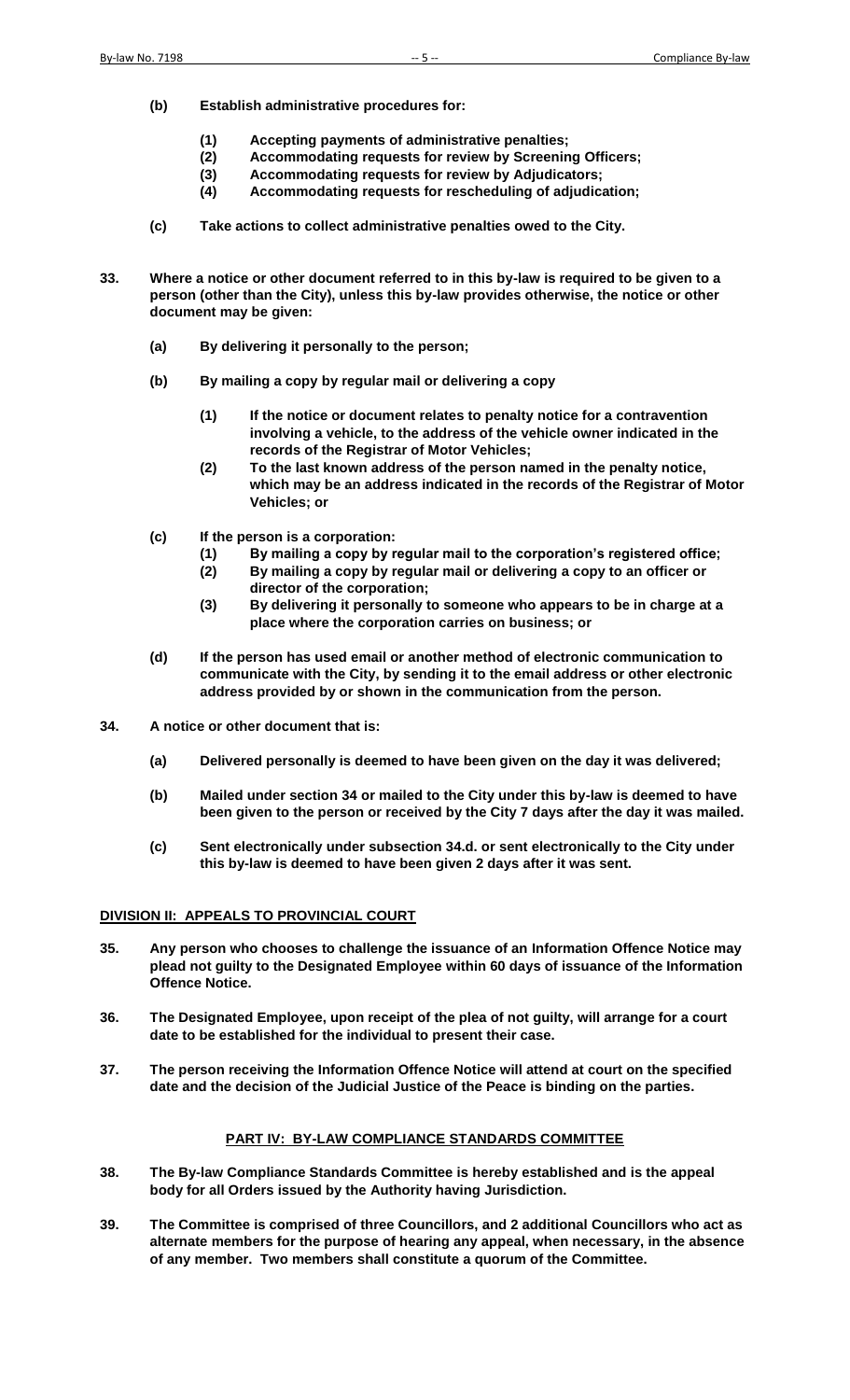- **40. The membership, including the alternate members, shall be appointed by resolution of Council for a term of one year, expiring December 31 each year, with members being eligible for reappointment upon the expiration of their term of office.** 
	- **(a) Council shall appoint a Chair and Acting Chair at the time of making its appointments. In the event neither the Chair nor Acting Chair are in attendance at a hearing the membership in attendance shall appoint an Acting Chair for the purpose of that hearing.**
- **41. The City Clerk, upon receipt of an appeal or notice of objection against any order or notice issued pursuant to the provisions of any by-law, shall set a time and place for a hearing by the Committee. In no case shall a hearing be held later than 15 days following the filing of the appeal or notice of objection.** 
	- **(a) The City Clerk shall cause not less than 3 days' notice of the hearing to be served, by certified mail, registered mail, or personal service sworn to by affidavit, on the appellant at the address as shown on the City's latest assessment roll, and such notice shall inform the appellant that they or their agent, may appear at the hearing and make such representation as so desired and that, in the event they do not appear at the said hearing, a decision may be made by the Committee in their absence.**
- **42. On the day and at the time set out in the notice of the City Clerk, the Committee shall conduct the hearing and receive representations from the appellant and the inspector, or any person appearing on their behalf.** 
	- **(a) The hearing may be adjourned from time to time and may be resumed at such time and place as the Committee may decide.**
	- **(b) In the event there is no quorum present to conduct a set hearing, the City Clerk shall adjourn the hearing until the first available date, as established by the City Clerk, when a quorum will be available. Notice of the continued hearing date must be given in accordance with subsection 42.(a) however the requirement for 3 days' notice may be waived if such time is not available, providing notice is by personal service sworn to by affidavit.**
- **43. Where the Committee is of the opinion that the owner of a dwelling or other building is unable to pay the cost of making it conform to the standards, the Committee may make a recommendation to the Council that the City advance money to the extent necessary to pay the cost subject to the conditions set forth in Section 180 of The Municipal Act (Manitoba).**
- **44. Upon hearing an appeal, the Committee may:** 
	- **(a) Rescind or suspend the order given by the Authority having Jurisdiction;**
	- **(b) Extend the time within which compliance with the order shall be made;**
	- **(c) Make such other order as in the circumstances of each case it deems just;**

**and the decision or order of the Committee, upon being communicated to the appellant, stands in place of the order against which appeal is made.** 

- **45. Any failure to comply with a decision or order of the Committee is an offence and is subject to the penalty provisions and such further action as set out in this by-law.**
- **46. The City Clerk, as soon as practicable following the adjournment of the hearing, shall provide written notice to the appellant and the Authority having Jurisdiction as to the decision or order of the Committee, and shall advise the appellant of the right to appeal such decision or order pursuant to Section 47 herein.**
- **47. Any person affected by a decision or order of the Committee on an appeal made to it, may appeal from the decision or order to a judge of the Court of Queen's Bench.**
- **48. Summary Conviction** 
	- **(a) Any person who contravenes, neglects, omits or fails to obey or observe any provision of this By-law is guilty of an offence and is liable on summary conviction to a fine not exceeding \$1,000 and costs on conviction or to imprisonment for a term not exceeding 90 days or to both such a fine and imprisonment.**
	- **(b) Where the contravention, refusal, neglect, omission or failure continues for more than 1 day, the person is guilty of a separate offence for each day that it continues.**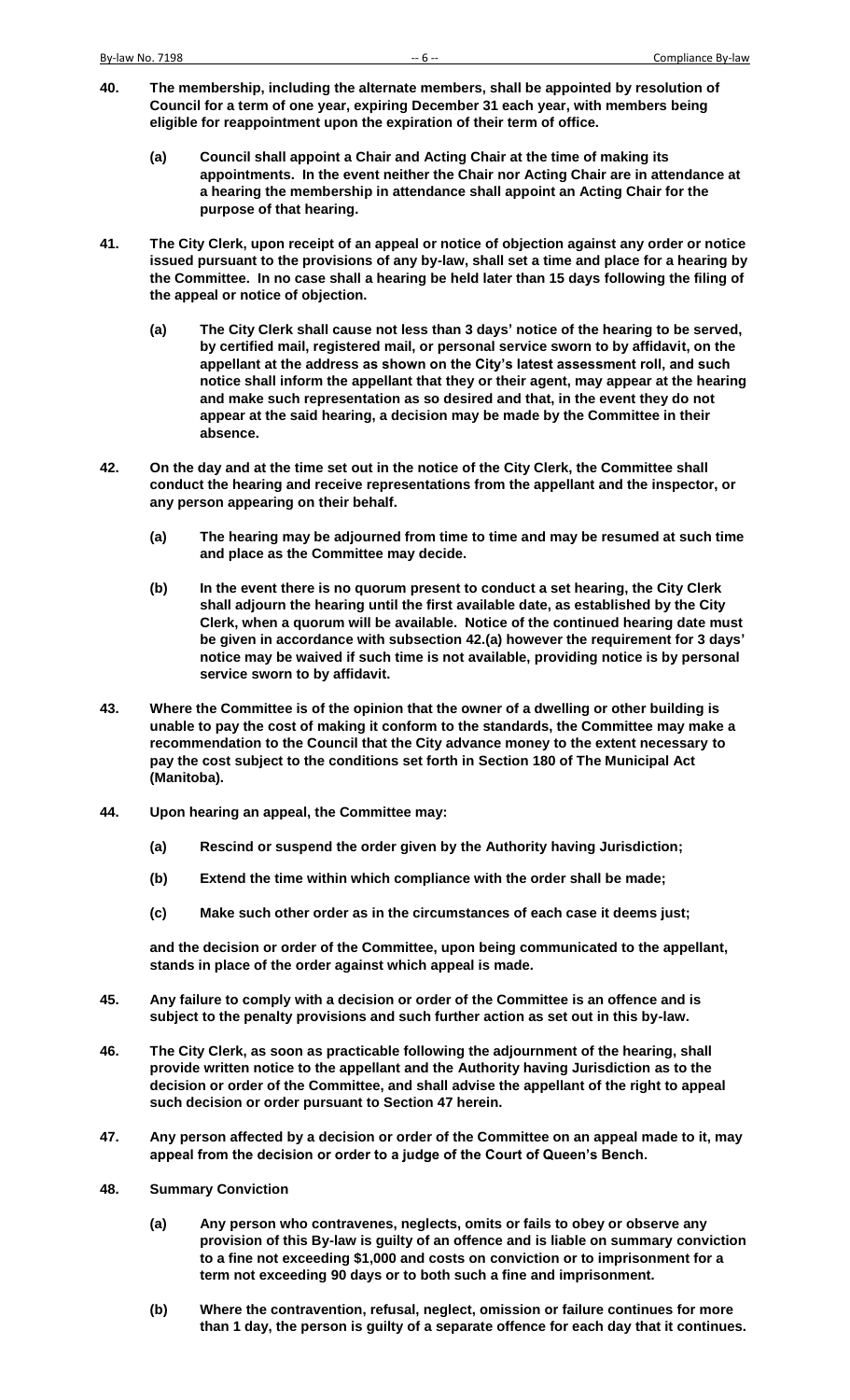- **49. By-law No. 6664 and amending By-laws No. 6726, 6774, and 6802 are hereby repealed and the provisions set out in the Legislative Standards By-law with respect to rules of repeal apply.**
- **50. This by-law shall come into full force and take effect upon the passage thereof.**

**DONE AND PASSED by the Council of the City of Brandon duly assembled this 20th day of November A.D. 2017.** 

 **"R. Chrest" "H. Ewasiuk" MAYOR CITY CLERK** Read a first time this 6<sup>th</sup> day of **November A.D. 2017. Read a second time this 20th day of November A.D. 2017. Read a third time this 20th day of November A.D. 2017.**

**I, Heather Coreen Ewasiuk, Clerk of the City of Brandon, DO HEREBY CERTIFY the above by-law to be a true and correct copy of By-law No. 7198.**

> *Original Signed By H. Ewasiuk*  **H. Ewasiuk, City Clerk**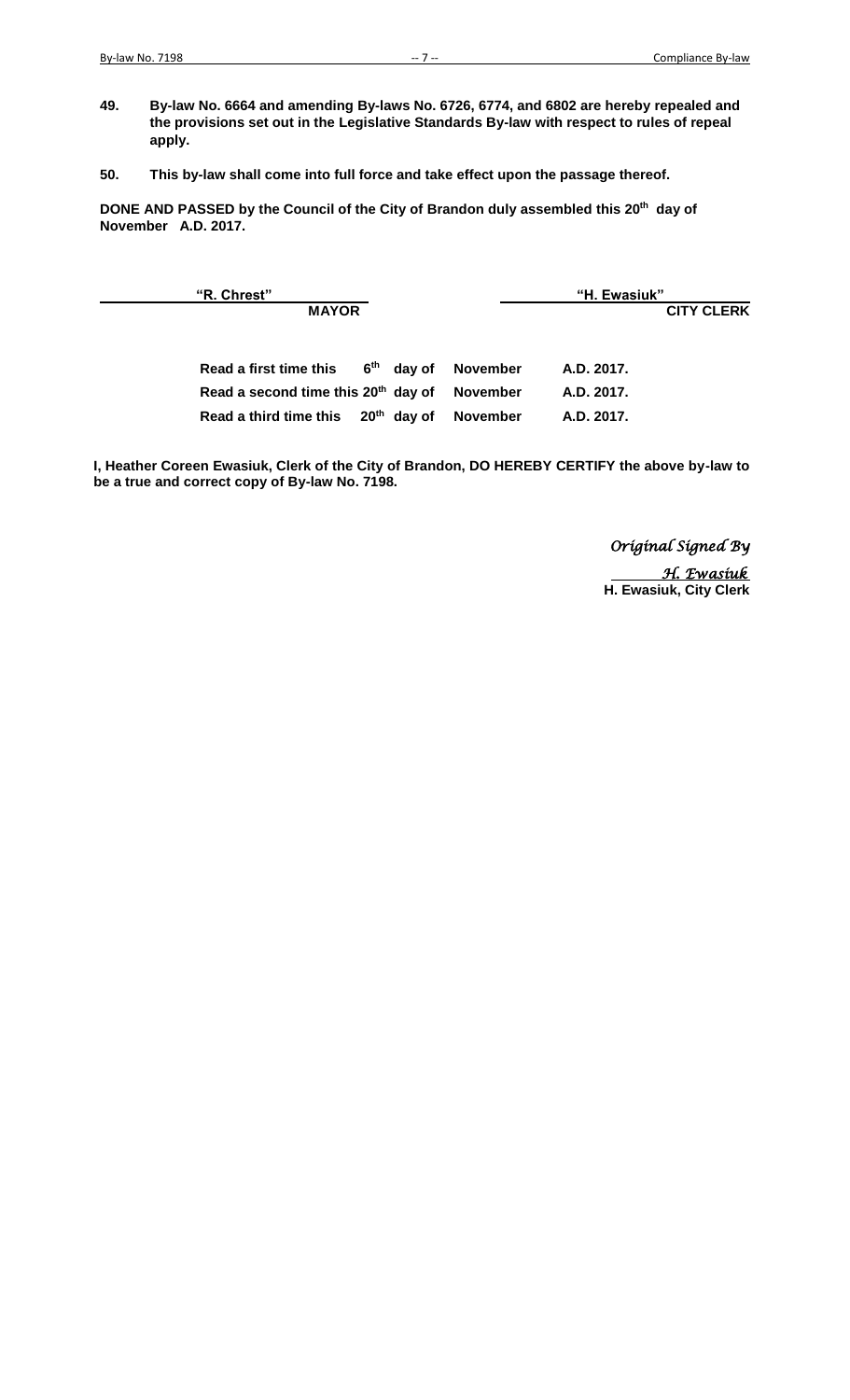## **SCHEDULE "A" to Compliance By-law No. 7198**

| <b>TICKET CODE</b><br><b>COMPLIANCE VIOLATION</b> |                                                                        | <b>BY-LAW REFERENCE</b>                    |
|---------------------------------------------------|------------------------------------------------------------------------|--------------------------------------------|
| 50                                                | Littering                                                              | <b>Solid Waste Collection and Disposal</b> |
| 51                                                | <b>Untarped Loads</b>                                                  | <b>Solid Waste Collection and Disposal</b> |
| 52                                                | <b>Trucks off Truck Routes</b>                                         | <b>Traffic</b>                             |
| 53                                                | <b>Derelict Vehicles</b>                                               | <b>Nuisance</b>                            |
| 54                                                | <b>Snow Dumping onto Street</b>                                        | <b>Traffic</b>                             |
| 55                                                | <b>Failure to Clear Snow from Sidewalk</b>                             | <b>Traffic</b>                             |
| 56                                                | <b>Sight Line Obstructions</b>                                         | <b>Traffic</b>                             |
| 57                                                | <b>Extension Cords Across Sidewalk</b>                                 | <b>Traffic</b>                             |
| 58                                                | Skateboards, Roller Blades, Non-motorized                              | <b>Traffic</b>                             |
|                                                   | <b>Scooter or Bicycle where Prohibited</b>                             | <b>Nuisance</b>                            |
| 59                                                | <b>Smoking in a Public Place</b>                                       | <b>Smoking in a Public Place</b>           |
| 60A                                               | <b>Excessive Noise - 1st offence</b>                                   | <b>Nuisance</b>                            |
| 60B                                               | <b>Excessive Noise - 2nd offence</b>                                   | <b>Nuisance</b>                            |
| 61                                                | <b>Urinating in Public Place</b>                                       | <b>Nuisance</b>                            |
| 62                                                | <b>Drunk/Disorderly in Public Place</b>                                | <b>Nuisance</b>                            |
| 63A                                               | <b>Unauthorized Posting of Signs: Private</b>                          | <b>Traffic / Zoning</b>                    |
| 63B                                               | <b>Unauthorized Posting of Signs: Commercial</b>                       | Traffic / Zoning                           |
| 64                                                | Leaving an Animal in a Vehicle when Unsafe                             | <b>Animal Control</b>                      |
| 65                                                | Not Providing Sufficient Food/Water to<br>Animal                       | <b>Animal Control</b>                      |
| 66                                                | Dog Barking                                                            | <b>Animal Control</b>                      |
| 67                                                | Dog/Cat Running at Large/Off-Leash                                     | <b>Animal Control</b>                      |
| 68                                                | Dog Bites/Dog Threatening to Attack                                    | <b>Animal Control</b>                      |
| 69                                                | Permit Dog on Any Schoolground/Playground                              | <b>Animal Control</b>                      |
| 70                                                | <b>Failure to Pick up Dog/Cat Excrement</b>                            | <b>Animal Control</b>                      |
| 71                                                | <b>Accumulation of Dog/Cat Excrement on</b><br><b>Private Property</b> | <b>Animal Control</b>                      |
| 72                                                | Dog/Cat Without a License                                              | <b>Animal Control</b>                      |
| 73                                                | <b>Failure to Obtain Business License</b>                              | <b>Business Licensing</b>                  |
| 94                                                | <b>Unsightly Premises</b><br>Other: (specify)                          | <b>Nuisance</b>                            |
|                                                   |                                                                        |                                            |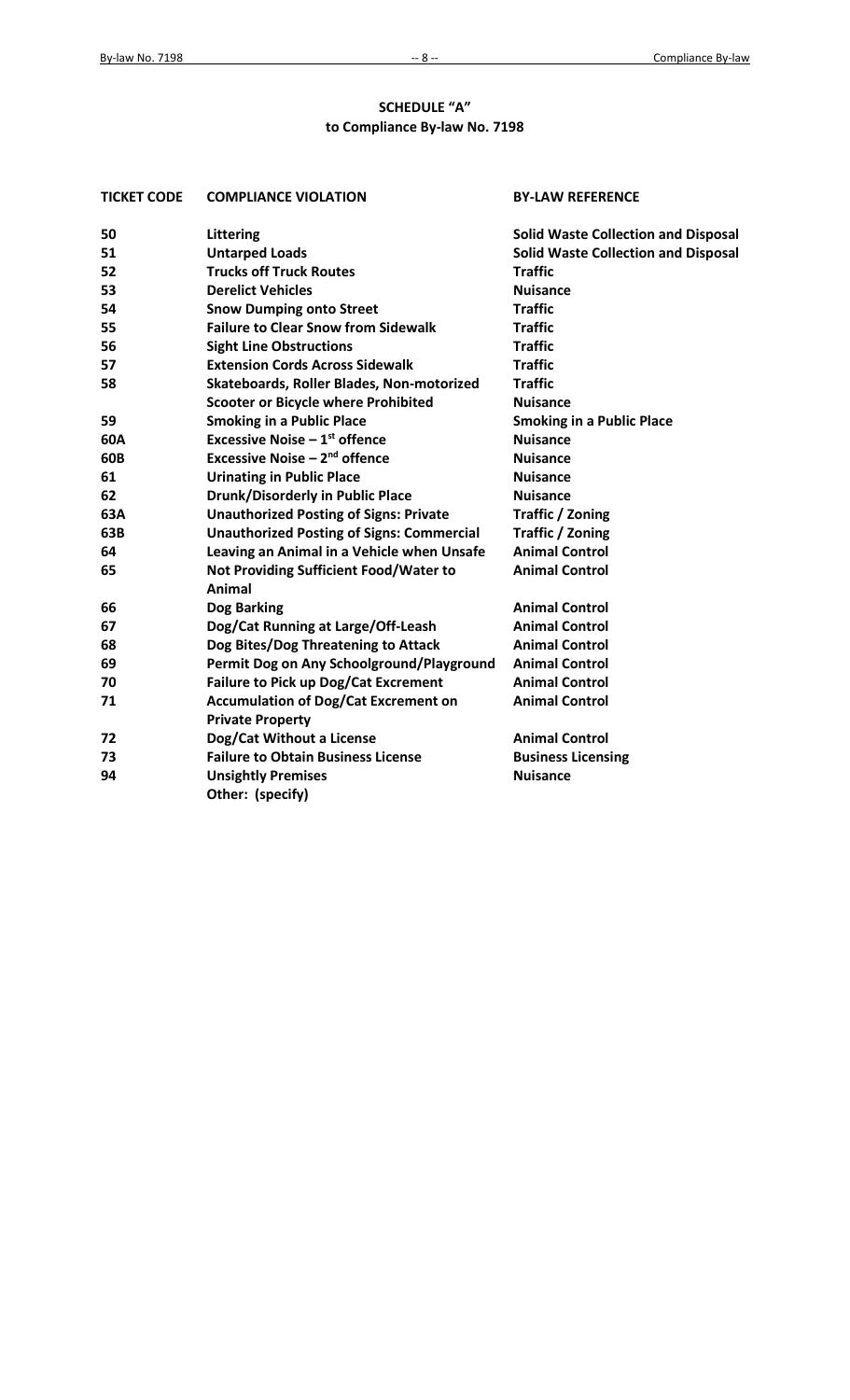## **SCHEDULE "B" to Compliance By-law No. 7198**

**Division I: Compliance Violations that fall into the "Other" category:** 

| <b>TICKET CODE</b> | <b>COMPLIANCE VIOLATION</b>                                                         | <b>BY-LAW REFERENCE</b>                    |
|--------------------|-------------------------------------------------------------------------------------|--------------------------------------------|
| 74                 | <b>Handbill Delivery</b>                                                            |                                            |
| 75                 | <b>Residential Tipping Fee</b>                                                      | <b>Solid Waste Collection and Disposal</b> |
| 76                 | <b>House Numbering</b>                                                              |                                            |
| 77                 | <b>Shrubs and Trees on Sidewalk</b>                                                 | <b>Traffic</b>                             |
| 78                 | False Alarm $-3^{rd}$ offence in 12 months                                          | <b>Fire Prevention</b>                     |
| 79                 | False Alarm $-4$ <sup>th</sup> offence in 12 months                                 | <b>Fire Prevention</b>                     |
| 84                 | Unapproved trimming $-1st$ offence                                                  | <b>Tree Protection</b>                     |
| 84A                | Unapproved trimming $-2^{nd}$ offence                                               | <b>Tree Protection</b>                     |
| 85                 | Construction into/foreign object $-1^{st}$ offence                                  | <b>Tree Protection</b>                     |
| 85A                | Construction into/foreign object $-2nd$ offence                                     | <b>Tree Protection</b>                     |
| 86                 | Failure erect protection barriers $-1st$ offence                                    | <b>Tree Protection</b>                     |
| 86A                | Failure erect protection barriers $-2nd$ offence                                    | <b>Tree Protection</b>                     |
| 87                 | <b>Damage to Public Tree*</b>                                                       | <b>Tree Protection</b>                     |
| 88                 | <b>Removal of Public Tree*</b>                                                      | <b>Tree Protection</b>                     |
| 95                 | Use of engine retarder brakes within City<br><b>limits</b>                          | <b>Traffic</b>                             |
| 96                 | Driving a vehicle on, across, or along a<br>boulevard, sidewalk or curb             | <b>Traffic</b>                             |
| 97                 | Failure to obtain permit for locating<br>sanitation collection bin on City property | <b>Solid Waste</b>                         |
| 98                 | <b>Failure to cover adult magazines</b>                                             | <b>Adult Magazine</b>                      |
| 99                 | Contravention of other specified by-law provisions                                  |                                            |

**Division II: Provincial Offence Violations that fall into the "Other" category:** 

| 80 | Failure to comply with an Order to Remedy                                     | <b>Vacant and Derelict Building</b>           |
|----|-------------------------------------------------------------------------------|-----------------------------------------------|
|    |                                                                               | <b>Fire Prevention</b>                        |
|    |                                                                               | <b>Building Safety and Property Standards</b> |
| 81 | Failure to comply with Policy established<br>under the Fire Prevention By-law | <b>Fire Prevention</b>                        |
| 93 | Contravention which may be considered as a<br>life or fire safety hazard      | <b>Fire Prevention</b>                        |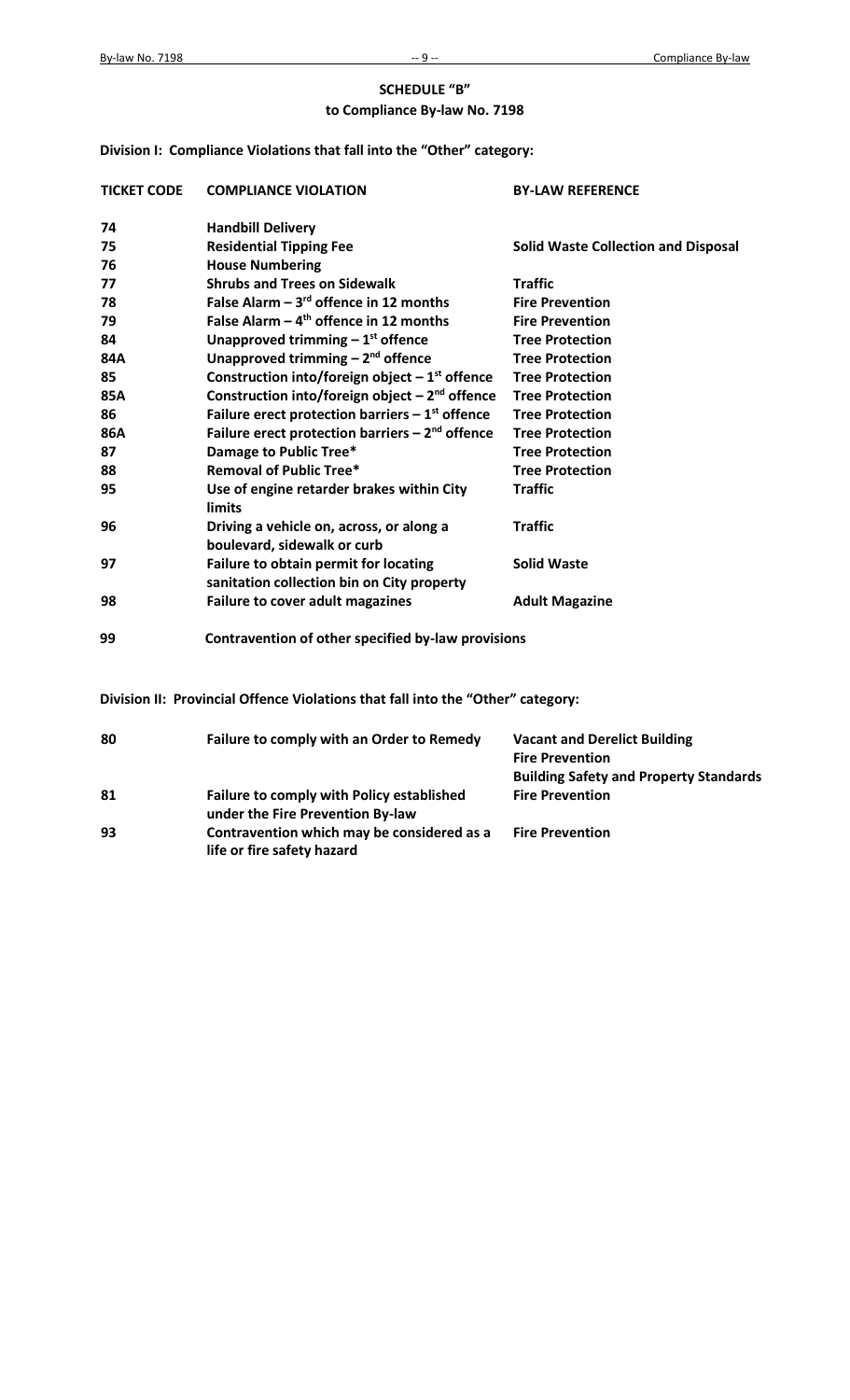## **SCHEDULE "C" to Compliance By-law No. 7198**

## **Division I: Penalty Notice fine amounts**

| <b>TICKET</b> | <b>COMPLIANCE VIOLATION</b>                              | <b>OPTION A</b>  | <b>OPTION B</b> |
|---------------|----------------------------------------------------------|------------------|-----------------|
| <b>CODE</b>   |                                                          | Within 15 days   | Over 15 days    |
| 50            | Littering                                                | 50.00            | 100.00          |
| 51            | <b>Untarped Loads</b>                                    | 50.00            | 100.00          |
| 52            | <b>Trucks off Truck Routes</b>                           | 100.00           | 200.00          |
| 53            | <b>Derelict Vehicles</b>                                 | 50.00            | 100.00          |
| 54            | <b>Snow Dumping onto Street</b>                          | 50.00            | 100.00          |
| 55            | <b>Failure to Clear Snow from Sidewalk</b>               | 50.00            | 100.00          |
| 56            | <b>Sight Line Obstructions</b>                           | 25.00            | 50.00           |
| 57            | <b>Extension Cords Across Sidewalk</b>                   | 25.00            | 50.00           |
| 58            | Skateboards, Roller Blades, Non-motorized Scooter        | 25.00            | 50.00           |
|               | or Bicycle where Prohibited                              |                  |                 |
| 59            | <b>Smoking in Public Place</b>                           | 50.00            | 100.00          |
| 60A           | <b>Excessive Noise - 1st offence</b>                     | 50.00            | 100.00          |
| 60B           | Excessive Noise - 2 <sup>nd</sup> offence                | 100.00           | 200.00          |
| 61            | <b>Urinating in Public Place</b>                         | 50.00            | 100.00          |
|               |                                                          |                  |                 |
| 62            | <b>Drunk/Disorderly in Public Place</b>                  | 100.00           | 200.00          |
| 63A           | <b>Unauthorized Posting of Signs: Private</b>            | 25.00            | 50.00           |
| 63B           | <b>Unauthorized Posting of Signs: Commercial</b>         | 100.00           | 200.00          |
| 64            | Leaving an Animal in a Vehicle when Unsafe               | 100.00           | 200.00          |
| 65            | Not Providing Sufficient Food/Water to Animal            | 100.00           | 200.00          |
| 66            | Dog Barking                                              | 100.00           | 200.00          |
| 67            | Dog/Cat Running at Large/Off-Leash                       | 100.00           | 200.00          |
| 68            | Dog Bites/Dog Threatening to Attack                      | 100.00           | 200.00          |
| 69            | Permit Dog on Any Schoolground/Playground                | 25.00            | 50.00           |
| 70            | Failure to Pick up Dog/Cat Excrement                     | 100.00           | 200.00          |
| 71            | <b>Accumulation of Dog/Cat Excrement on Private</b>      | 100.00           | 200.00          |
|               | Property                                                 |                  |                 |
| 72            | Dog/Cat Without a License                                | 50.00            | 100.00          |
| 73            | <b>Failure to Obtain Business License</b>                | 100.00           | 200.00          |
| 74            | <b>Handbill Delivery</b>                                 | 25.00            | 50.00           |
| 75            | <b>Residential Tipping Fees</b>                          | 25.00            | 50.00           |
| 76            | <b>House Numbering</b>                                   | 25.00            | 50.00           |
| 77            | <b>Shrubs &amp; Trees on Sidewalk</b>                    | 25.00            | 50.00           |
| 78            | False Alarm $-3^{rd}$ offence in 12 months               | 100.00           | 200.00          |
| 79            | False Alarm $-4$ <sup>th</sup> offence in 12 months      | 150.00           | 300.00          |
| 84            | Unapproved trimming $-1st$ offence                       | 50.00            | 100.00          |
| 84A           | Unapproved trimming $-2^{nd}$ offence                    | 100.00           | 200.00          |
| 85            | Construction into/foreign object $-1st$ offence          | 50.00            | 100.00          |
| 85A           | Construction into/foreign object $-2nd$ offence          | 100.00           | 200.00          |
| 86            | Failure erect protection barriers $-1st$ offence         | 24hr Notice      |                 |
|               |                                                          |                  |                 |
| 86A           | Failure erect protection barriers $-2nd$ offence         | 500.00/day       |                 |
| 87            | Damage to Public Tree*                                   | $350.00 - 2,500$ |                 |
| 88            | <b>Removal of Public Tree*</b>                           | $700.00 - 5,000$ |                 |
| 94            | <b>Unsightly premises</b>                                | 100.00           | 200.00          |
| 95            | Use of engine retarder brakes within City limits         | 100.00           | 200.00          |
| 96            | Driving a vehicle on, across, or along a boulevard,      | 100.00           | 200.00          |
|               | sidewalk or curb                                         |                  |                 |
| 97            | Failure to obtain permit for locating sanitation         | 100.00           | 200.00          |
|               | collection bin on City property                          |                  |                 |
| 98            | <b>Failure to cover adult magazines</b>                  | 100.00           | 200.00          |
|               |                                                          |                  |                 |
| 99            | Contraventions of other specified by-law provisions      | 100.00           | 200.00          |
|               |                                                          |                  |                 |
|               | Division II: Provincial Offence violations preset fines: |                  |                 |
|               |                                                          |                  |                 |
| 80            | Failure to comply with an Order to Remedy                | 200.00           | 400.00          |
| 81            | Failure to comply with Policy established under the      | 200.00           | 400.00          |
|               | <b>Fire Prevention By-law</b>                            |                  |                 |
| 93            | Contravention which may be considered as a life or       | 200.00           | 400.00          |
|               | fire safety hazard                                       |                  |                 |
|               |                                                          |                  |                 |